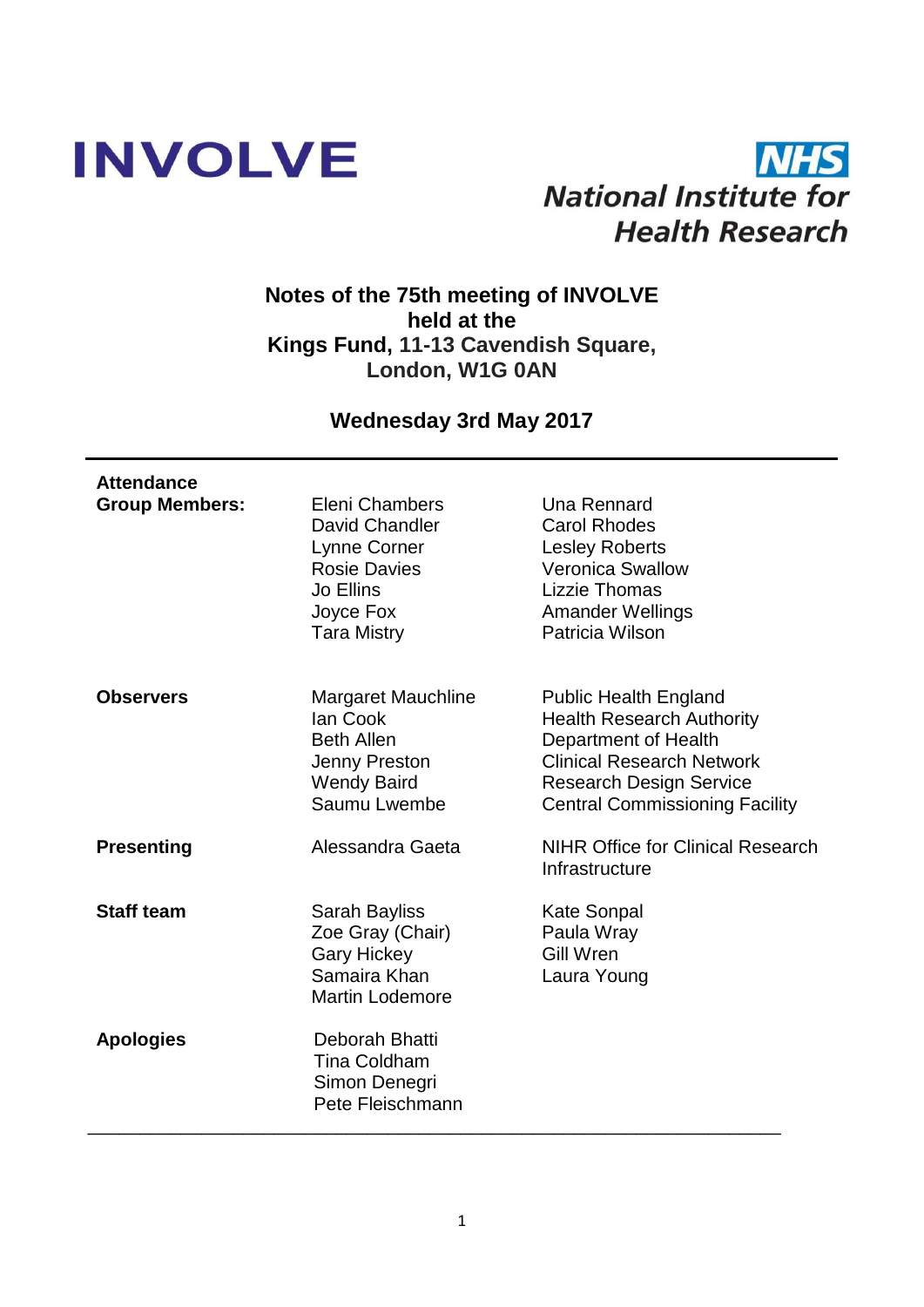### **1. Introductions, welcome and apologies, declarations of conflicts of interest.**

Zoe welcomed the new Advisory Group members Eleni, David and Joyce. No conflicts of interest were declared.

### **2. High level NIHR PPI/INVOLVE update (including Chair role & Exec Group recruitment process)**

Zoe updated the group on the following:

There have been a lot of recent developments including significant changes of staff at Department of Health. Chris Whitty has now been in his job for a year and together with Louise Wood is beginning to communicate what they need to focus on.

Beth Allen outlined what herself and Mark Toal are in charge of which is: contractual arrangements; financing for NIHR; information systems and data systems and regulations. Beth also covers public involvement, engagement and research impact. There is a project starting this year looking at NIHR impact.

Zoe outlined the future direction for NIHR. Chris Whitty and Louise Wood sent out a letter earlier in the year outlining where they see the NIHR's medium term direction. Zoe was pleased to see that a commitment to public and patient involvement was outlined very early on in the letter. The key points in the letter are:

- Commitment to/support for public and patient involvement and engagement
- Research with and in the populations most affected
- Simplification: Fewer, wider schemes
- Training review dovetail other funders
- Address the gap between scale of ambition and scale of need in public health, primary care, social care
- Life sciences, industry relationship (industrial strategy/post Brexit importance)

Beth gave a brief update on Brexit and the key areas that the Department of Health will be taking the lead on:

- Work force supply, with particular focus on social care
- Reciprocal health care
- Health protection and public health
- Medicine regulation, life sciences and research

Zoe stated that there is now a need to focus on demonstrating impact of NIHR. It has always been in a good position and protected. However, there is uncertainty about whether this will be affected by Brexit. Therefore, there is a clear need to demonstrate impact, and get the right messages to the right people. Zoe and Beth are in discussions about how INVOLVE and the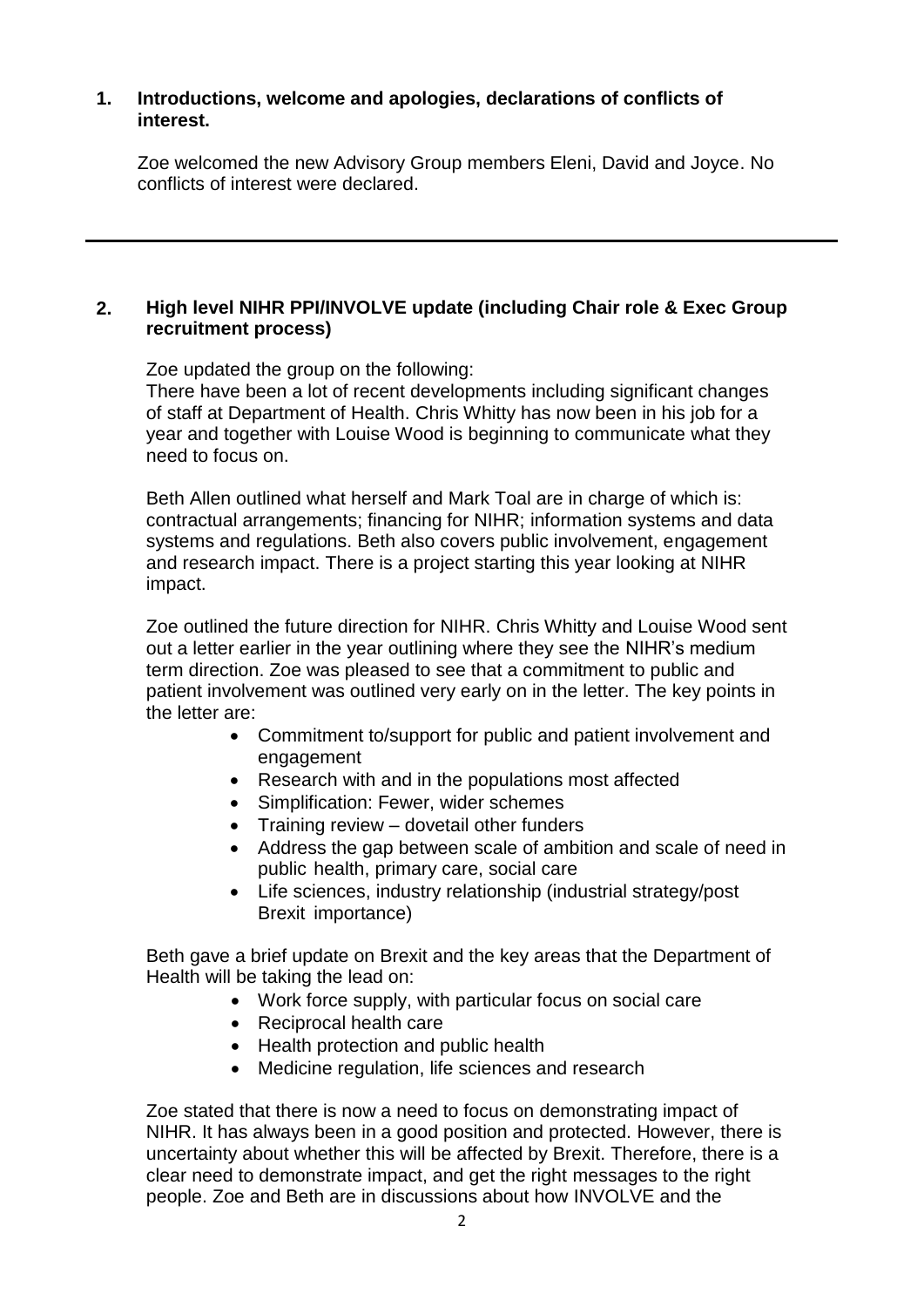Advisory Group can engage with this impact project. There is now more joined up working amongst all the Coordinating Centres. The Centre Directors have met and are looking at new strategic plans and implementation which they will bring to the Strategy Board.

The Coordinating Centres are currently working together to develop a new communications strategy. A recent survey was undertaken on people's perceptions of NIHR. This has led to observations being made that will inform future communications strategy. A new Communications Director is to be appointed to lead this process. This appointment is likely to be made at the end of the year.

The Standard Application Form (SAF) is in the process of being changed. Chris Whitty heard feedback that the current SAF was not helpful when he first arrived at NIHR over a year ago: a lot of duplication and a need for it to be simplified.

A Core Action Group (CAG) was established prior to the new INVOLVE team establishment and is led by NETSCC, with Programme Directors of the main NIHR research programmes. Rigid Terms of Reference, principles and membership was considered to be required to lead the project forwards and change stage 1 and 2 of the form. The group has reached out to ask questions as needed. This tight group has allowed for rapid progress and focused reduction in duplication. Voices of the public and wider research communities were not integrated from the start of the process.

Inclusion of PPI in the SAF was a hard won agreement in the past which is considered to have made a huge impact on driving public involvement across NIHR research funding. Changing/simplifying the SAF forms could have unintended consequences for how PPI is considered, represented and valued as part of research funding applications.

Zoe therefore influenced CAG agreement to take information and advice from the INVOLVE perspective, which has been considered as part of the group's decision making on stage 1 and 2 of the form. Zoe advocated with CAG for how and why it would have been more effective to have gathered wider public insights, including drawing upon the expertise of the INVOLVE Advisory Group, from the beginning. Zoe was clear that the process has not allowed for involvement in the way that INVOLVE would recommend; it has not been ideal. It is, however, reassuring that advice from INVOLVE (through both Zoe and Simon) as the national advisory body for PPI have been taken on board. For example:

- Strengthening of the wording about the NIHR expectation of public involvement
- Emphasis on following INVOLVE guidance and linking directly within forms to many of our pieces of advice
- Retaining a dedicated section for public involvement in the stage 2 form
- Getting agreement from CAG that there should be public involvement in deciding the evaluation questions to look at to determine any impact on public involvement of the change, and that the questions should be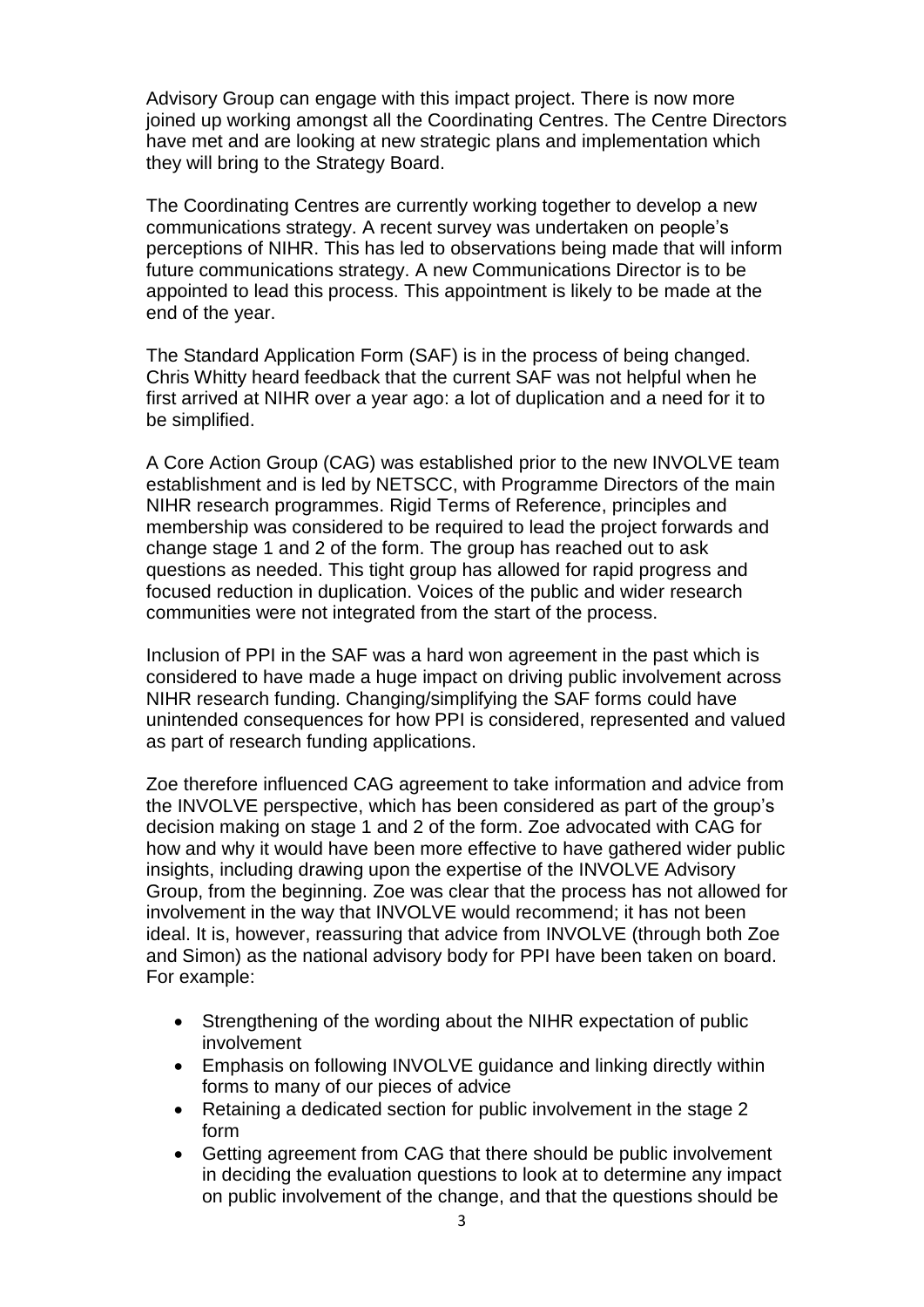asked of PPI members and reviewers after every round. INVOLVE to receive the data from programmes and reflect issues back to the CAG.

The CAG group took the decision that stage 1 would consist of one shorter general research plan, without separate individual sections. Aspects such as public involvement, clinical trials unit support, intellectual property etc would be expected to be threaded by the applicant throughout their description of the research plan.

At stage 2, the separate sections (including questions on public involvement) have been retained. In addition, in stage 2, researchers are expected to thread public involvement throughout the detailed research plan.

Following CAG's agreement to INVOLVE's recommendation for public involvement to determine the SAF PPI evaluation questions, Simon's office with Zoe's support has convened a meeting of public reviewer/board members on the 22<sup>nd</sup> May (note: Zoe said she thought it was the 25<sup>th</sup> May in the meeting). The PPI Senior Leadership Team (SLT) public members were expected to be invited alongside lay members of other programmes (NETS/CCF) and another INVOLVE advisory group member (in addition to Una who is also on the PPI SLT).

This group would determine what public involvement evaluation questions should be asked after each panel meeting. If feedback was revealing major issues for PPI, there would be the opportunity to influence CAG to make changes to the form earlier than the full implementation cycle of two stages across all programmes.

Two Advisory Group members showed interest in attending. Amander queried why it should only be one other public member alongside Una.

### **Action: Zoe to speak to Simon and see if it is possible for Una, and two other Advisory Group members to attend.**

Lesley was unhappy about late involvement of the public and concerned that bad public involvement will still occur, for example, like now conditional funding granted on the condition that the public involvement is improved, but no monitoring of this. Zoe said that she had been heartened by hearing a programme manager say that research **will** be thrown out if there is bad public involvement, but we would see what happened in practice.

Eleni said that NETS PPI reference group have been involved in the changes in the SAF. Zoe said that she was informed afterwards that it was discussed at the NETSCC PPI reference group meeting, and confirmed that this was not considered by NETS to be a consultation. Zoe made colleagues at NETS aware that she felt the opportunity to discuss this should have been broader than the NETS reference group.

Amander explained that she had experience of being a public reviewer. Often only five key points are fed back to the researcher. The point on public involvement is often the sixth point and therefore not fed back to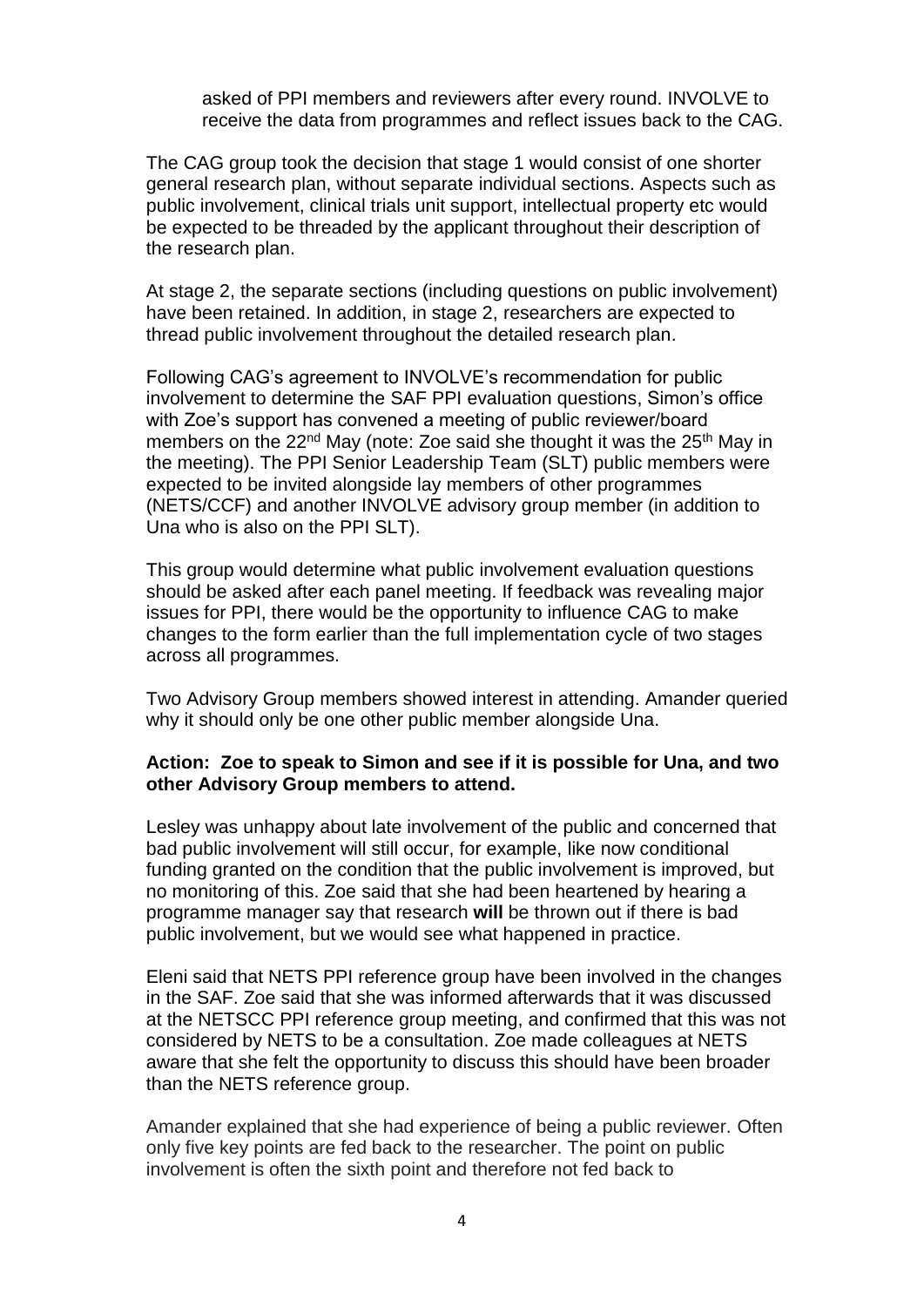researcher. There should be feedback on public involvement on every application.

Jo stated that annual reports on studies don't often include public involvement, therefore, why not have an annual PPI review? Gary agreed there is a clear role for monitoring of these processes and wondered whether INVOLVE might support this in some way.

Ian updated that the HRA are working on questions on their ethics application form. The old questions showed lack of understanding of public involvement from researchers. Therefore they are changing the questions. He said this should be linked in with the SAF questions so that their questions are not completely different. He feels that the applications should demonstrate how the public involvement is going to have an impact, and not just be a narrative of how they are going to do it. Zoe said she would convey these points in her discussions.

### **Going the Extra Mile (GtEM) update (Zoe Gray)**

Implementation of GtEM is being led by Simon across involvement, participation and engagement, but INVOLVE is taking a key role in delivering this, particularly with the three national leadership areas.

The key priorities for a three year period, and which Centre should lead on which priority will be decided on the Senior Leadership Team summer away day, and will result in an 'operational plan'. CCF are already designing a project to monitor impact (reach, relevance and refinement etc).

Wendy highlighted that we need to look across NIHR and stop the duplication of effort. Zoe offered reassurance and stated that the SLT has a focus on ensuring that the right people are leading on the right things.

Rosie Davies expressed her concern that she is unsure about what the CLAHRCs' response is in relation to GtEM, and also that there is not a joined up process across them. Zoe said that Simon Denegri is receiving information from the CLAHRC's.

GtEM (draft) rosette was discussed. Feedback included:

- Difficult to understand.
- Not useful to explain GtEM to new people or as a communication tool
- Needs to be stripped back to illustrate why people get involved in the first place and include collaboration and implementation of research. A linear graph may represent this better, and could be used as a complimentary diagram.
- Uncertainty as to why the Centres are in diagram and size of the blocks.
- Impact is missing from work programmes.
- Need to incorporate the patient voice as well as the Corporate.
- Additional work needed on what impacts are going to be looked at and how they fit in with the recommendations.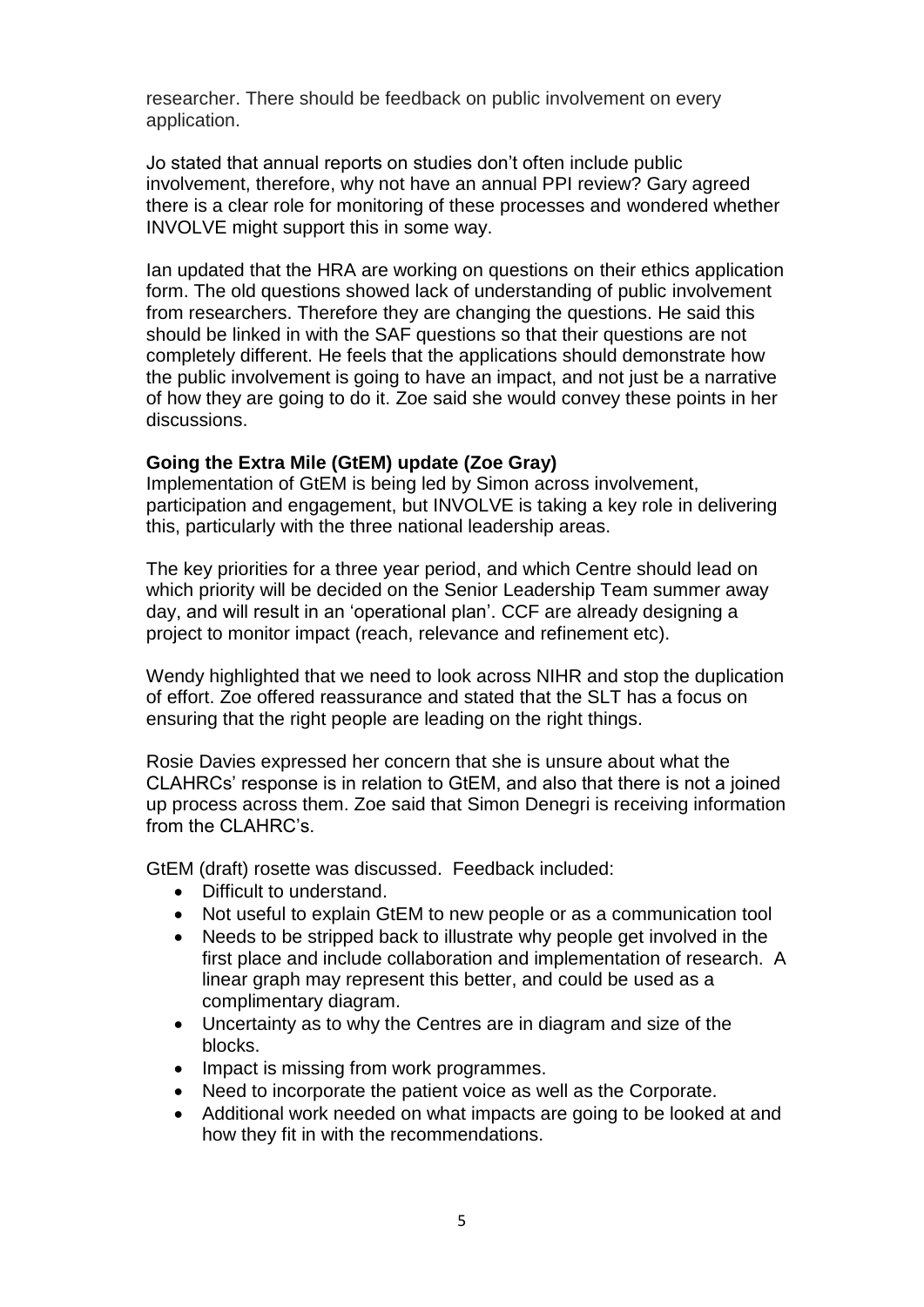## **Regional networks update (Gary Hickey)**

Gary explained that INVOLVE have undertaken a review of its regional networking with the RDS. Benefits included:

- Support for new and existing networks
- Support for local events
- Support national projects
- Greater promotion of local initiatives
- Potential to be a vehicle for wider NIHR projects e.g.) People are Messy.

However, what has become clear is that you can't run partnership like it is a project. It is more of a development of an ongoing relationship, and therefore it is part of our core work, like enquiries. A quarterly update has been developed in response to lack of knowledge and communication on events. There may be a RDS partnership workshop for future development organised in the future.

Amander expressed concern that there was a lack of clarity on general invitations from organisations regionally about payment and reimbursement. Gary explained that INVOLVE don't have control over external events, but that the team do try and get these issues clarified when sending out invitations on behalf of other organisations. NIHR is so big that it would be difficult to keep everything coordinated. It is good that there is not a one size fits all approach also as this allows for innovation. Gary also explained that there is an NIHR calendar of events. Public Involvement Leads need to keep it updated. Gary agreed that he would champion the use of it via the Communications Programme Board, and INVOLVE will also signpost people to it.

### **Learning and Development Update (Martin Lodemore)**

A learning and development project group has been established which shows that more cohesion and less duplication is needed. The group will provide support for the public, researchers and public involvement leads. Six subgroups have been set up which will provide support for public, researcher and public involvement leads. The six subgroups are:

- Access
- Diversity
- Top tips,
- Inductions
- Learning needs
- Websites.

## **Conference Update (Kate Sonpal)**

Advisory Group members were encouraged to register for the conference if not done so already. Anne McKenzie has agreed to speak at the opening plenary session. She will cover how INVOLVE has helped shape public involvement in Australia, and the particular difficulties that they face, for example, engaging with particularly remote communities.136 abstracts have been received. SPIMS, Advisory Group members and Associate members are reviewing them with the final decision being made at a meeting on 22<sup>nd</sup> May.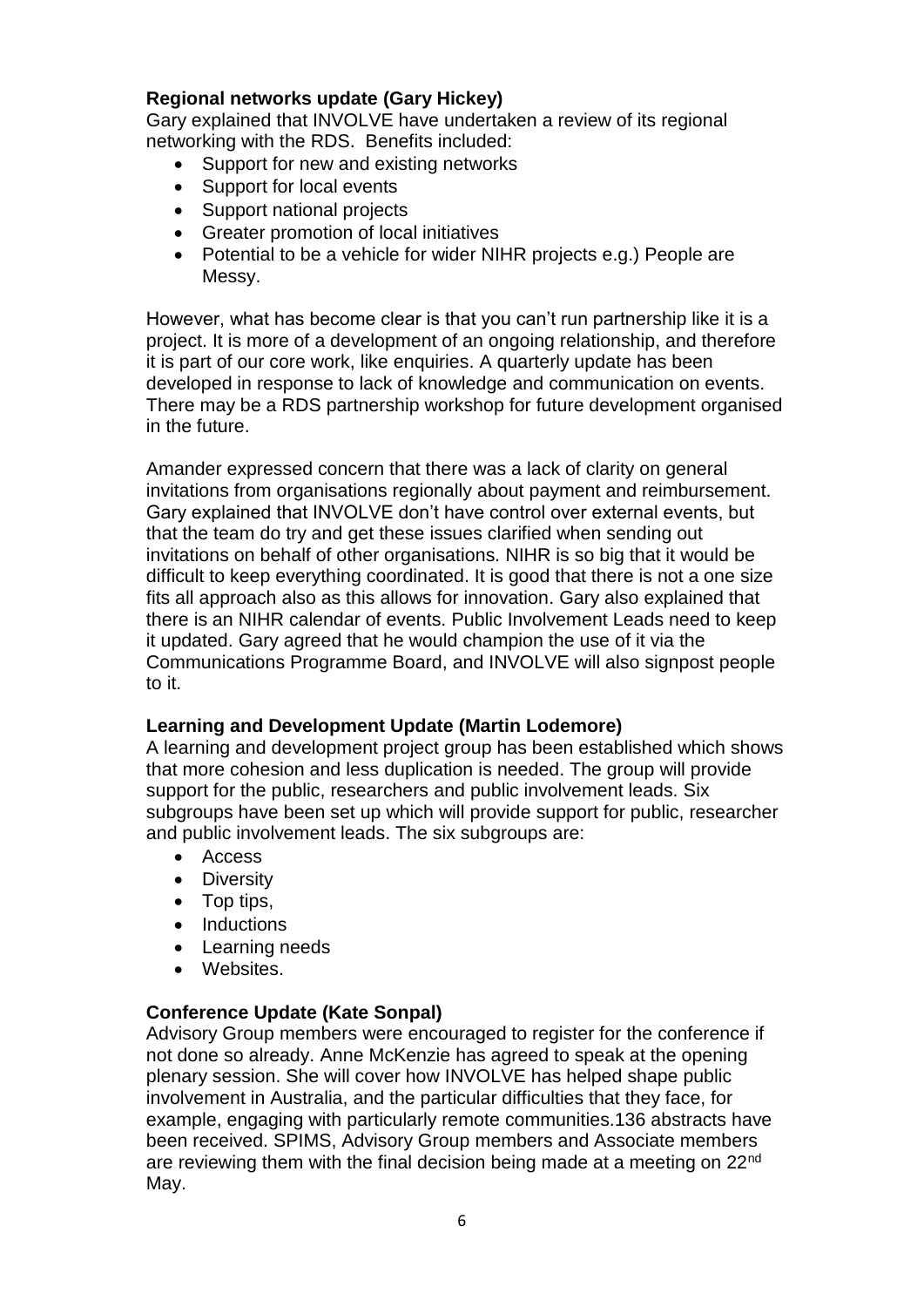The standards will not be ready to be launched at the conference, rather it will be an opportunity for them to be actively developed. Kate thanked the conference planning group for all their help so far.

## **INVOLVE Ambassador Role**

Zoe explained the new INVOLVE Ambassador Role to the group and the role description was circulated for comment. This is a new role and in line with the Department of Health requirements and the new contract. The feedback was that:

- Extremely important for the individual to have influence and gravitas
- Need clear explanation of payment
- Keep the title as Chair rather than Ambassador
- Change "reporting to" to "accountable to" the Advisory Group
- Simplify the role description
- Emphasise knowledge of the system and NIHR
- Retain focus on influence but make clear how this will be different to the role of Director and Simon
- Emphasise the role of helping Executive Group/Advisory Group/Coordinating Centre link cohesively and communicate amongst the different parts

### **Executive Group Recruitment**

There are two places that will become available on the Executive Group in the summer. The Executive Group recruitment process was outlined by Lesley, and it was emphasized that the new Advisory Group members could apply.

## **3. Introduction to the INVOLVE group members forum**

Laura and Gill explained that at the last group meeting a request was made to create an area where group members could have closed discussions as well as somewhere they could post events in their local area, news items and ideas that might be of interest to others in the group. It was explained that Advisory Group members who weren't already registered would need to register if they wanted to join the forum.

It was agreed that alerts for information going on the forum would be sent out via email so members knew that information was going on the forum. Responses back to the Coordinating Centre about content on the forum would need to come back to the centre via email, as Gill and Laura would only be monitoring lightly for appropriate content etc.

### **ACTION: Advisory members to email the CC if they would like to be registered for the forum.**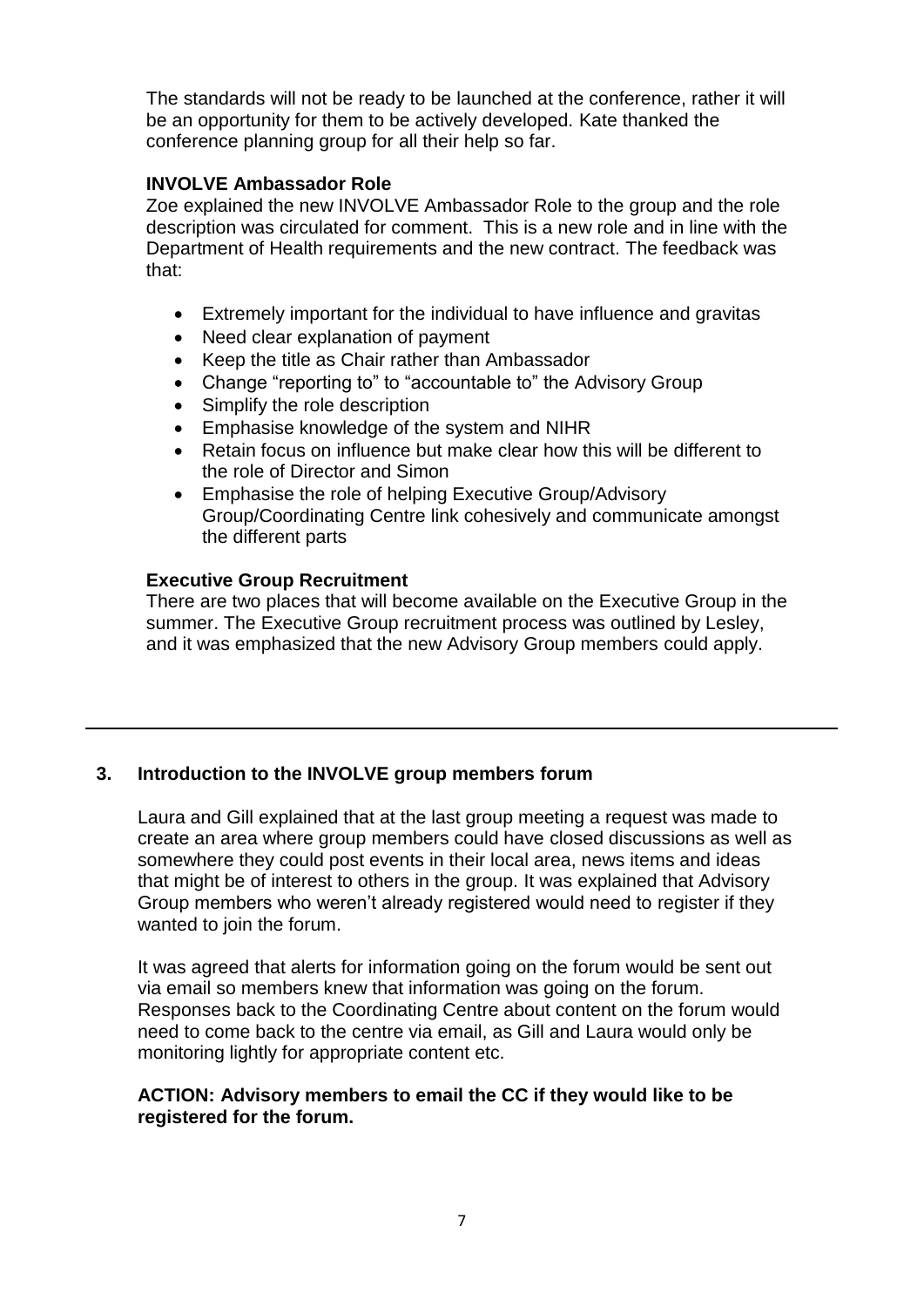## **4 Future Health Consultation**

Zoe shared the invitation from Chris Whitty and Louise Wood for input into a consultation on 'health futures', looking forward 20 years. This would take the pulse on which areas science may be exceeding needs, and which are considered areas where science is falling short of needs. This could influence future NIHR strategy.

The Group fed back that the letter was written in an inaccessible way for those outside of scientific circles, and that this exercise was important and would greatly benefit from the input of the public.

It was agreed that a joint INVOLVE response should be sent, with addition of input from the Senior Leadership Team. Individuals were also encouraged to respond. It was also agreed that the Forum should be used to collect feedback, and, if time, a sub-group be formed to collate a joint response. Zoe said that hopefully this wouldn't be the only opportunity to input as Simon was working with RAND to see if there could be public input after synthesis of the responses.

Small table discussions looked at the challenges we may face in 20 years' time. Zoe asked the tables to focus on what areas are under-represented and what populations might be affected by them?

Feedback included:

- A change of emphasis needed to push prevention, especially with a shift in responsibility towards self-management.
- Along with self-management, the need for more health education, especially teaching in schools.
- The 'quality of life' agenda, versus longevity (where to focus resources?)
- Difficulties with increased privatisation or outsourcing of services possible 2-tier system.
- Pre-symptomatic screening.
- Challenge of multi-morbidities training of healthcare professionals to look at multi-morbidities, rather than becoming specialist.
- Diversification of workforce new roles, different types of teams.
- Need more focus on public health?
- Being smarter about translational medicine (bedside to bench) PPI will be critical to this.
- Need to examine the whole business model from patient / carer viewpoint a service designed around health needs or market forces?
- We need a transformation in the relationship between people providing services and people using services – not just redesigning systems and processes.
- Financial drivers doing more for less managing expectations and meeting demand will require money!
- Patients may be very different in 20 years more tech savvy, more demanding, less deferential.
- Will increased use of technology be appropriate, appealing, wanted by public?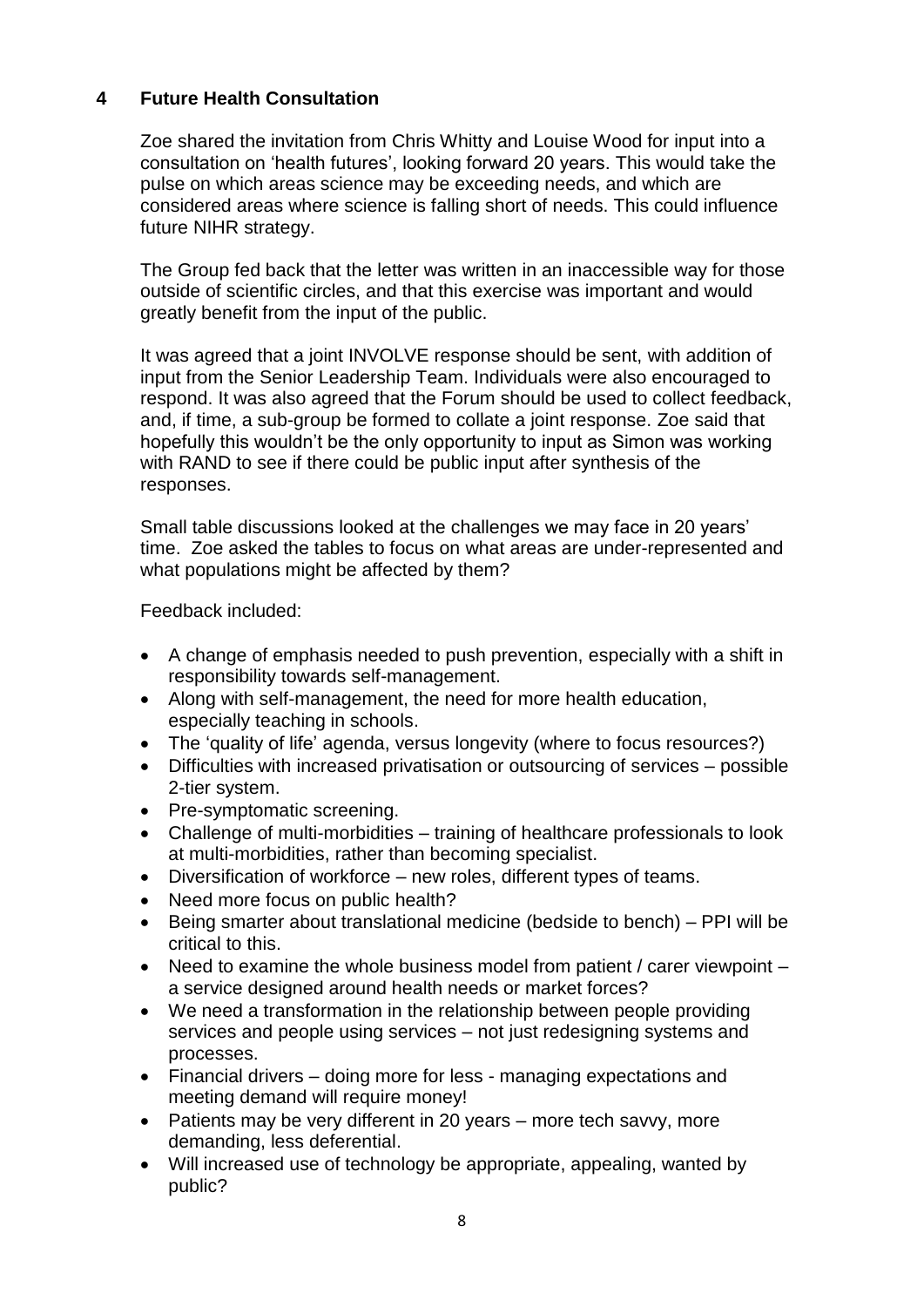- Research should be done by default it's everyone's business.
- PPI in research prioritisation will be critical.
- What are benefits to purse-holders of more PPI? So often involvement seen as a cost, not a cost-benefit.
- Use of personal data overcome any ethical issues and move towards better use of technology (may be equality issues with under-represented groups).

# **ACTION: Advisory Group to debate the issue using the Forum and give feedback to the Coordinating Centre via email**

**ACTION: Individuals to respond to the survey.**

### **5. Public Involvement and NIHR collaboration with industry (Alessandra Gaeta from NOCRI presentation/discussion)**

Paula introduced NOCRI and explained that as industry is such a significant part of the research system it was important for the INVOLVE Advisory Group to be aware of developments and how public involvement was taken forward within industry, with a view to future consideration of how INVOLVE engages with industry.

Alessandra Gaeta, Operations Manager at NOCRI, presented an overview of NIHR Office for Clinical Research Infrastructure (NOCRI) to the group. (Slides attached for information). NOCRI are a small team of 13 who work to promote NIHR's offer to industry, to act as a single point of access. They provide a signposting service, matching industry partners to researchers. The Translational Research Collaborations (TRC) bring together expertise around a key topic for example; dementia, rare diseases. A key element of the TCRs is to accelerate the process of getting research into practice. NOCRI promotes the sharing of best practice and are currently looking at the impact of these connections.

NOCRI presented ideas to discuss going forward that would ensure strategic alignment with INVOLVE, these included:

- Industry quidance to ensure access is streamlined.
- TRCs have strategic plans but public involvement is currently not embedded throughout, opportunity to support this and help include public involvement in prioritisation.
- Communicate the impact of involvement, the value added.

The group asked Alessandra the following questions:

1) What is NOCRI's alignment to the Academic Health Science Networks (AHSN)? **Answer**: They do align but the key difference discussed was NOCRI's national remit versus the different regional priorities of the AHSNs.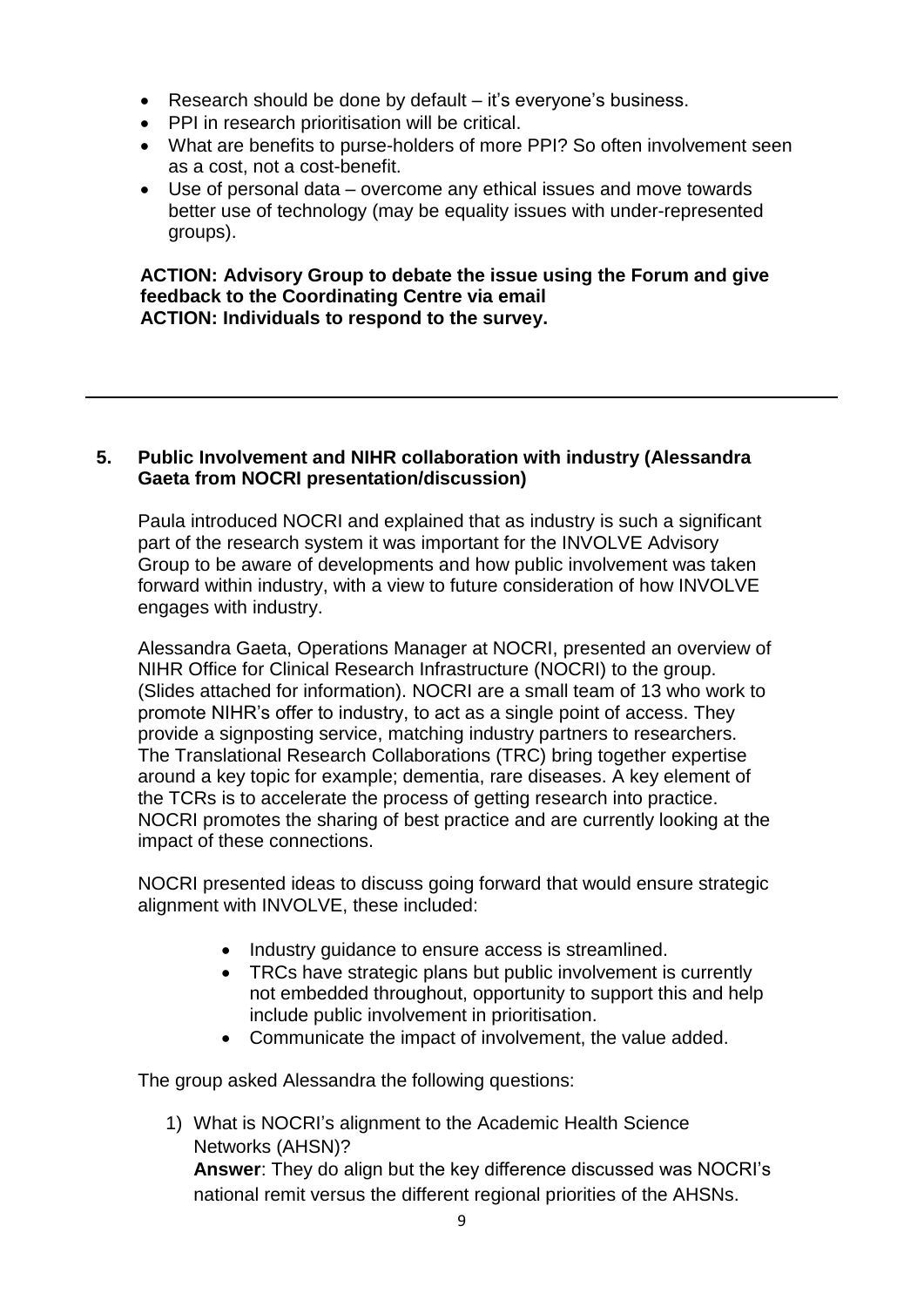- 2) Due to the different subjects covered in the current TRCs what were the different methods of involvement utilised? **Answer**: NOCRI work with the local infrastructure (Biomedical Research Centre) and use their expertise and knowledge of public involvement to access and work with the appropriate population.
- 3) How much public involvement is in NOCRI? **Answer**: This varies and this is what they are looking to standardise and improve with INVOLVE.
- 4) NOCRI work with cancers and rare diseases but do they link in with National Cancer Research Institute (NCRI)? **Answer**: Not currently but they will link in if the local infrastructure organisations around this TRC are not already working with NCRI.

## **Action: Sarah to send out a copy of the presentation with the minutes**

## **6. INVOLVE Strategy Planning Exercise**

Zoe reminded the group of the strategy process and timeline and of the importance of the Group's advice in guiding the development of strategic options. The exercise today built upon the SWOT (which the Group were invited to contribute to further) and the feedback from the external survey about what INVOLVE should/should not be doing, what is valued about what INVOLVE does and why, and how people engage with INVOLVE/what they expect of INVOLVE.

Wendy set the context for discussion by introducing the feedback from the external survey. She commented that it was clear there needed to be strong prioritisation about what INVOLVE focuses on in future, as the survey highlighted that there were extensive views about what INVOLVE should do, but no one had any suggestions for what INVOLVE should stop doing, but clearly not everything would be able to be delivered.

### **The Advisory Group were asked to consider INVOLVE's future role in 1. Monitoring and 2. Advice and Guidance.**

#### **1. Monitoring**

### **What should/could be monitored?**

- Reach, relevance, refinement, relationships
- PPI in any research project, post funding
- Quality standards
- The extent to which PPI standards are being adhered to
- INVOLVE could collect stories on the impact of PPI
- PPI on funding panels
- Transparency of the process used for the recruitment of public members
- The 'copy and paste' culture in funding applications
- PPI in training programmes.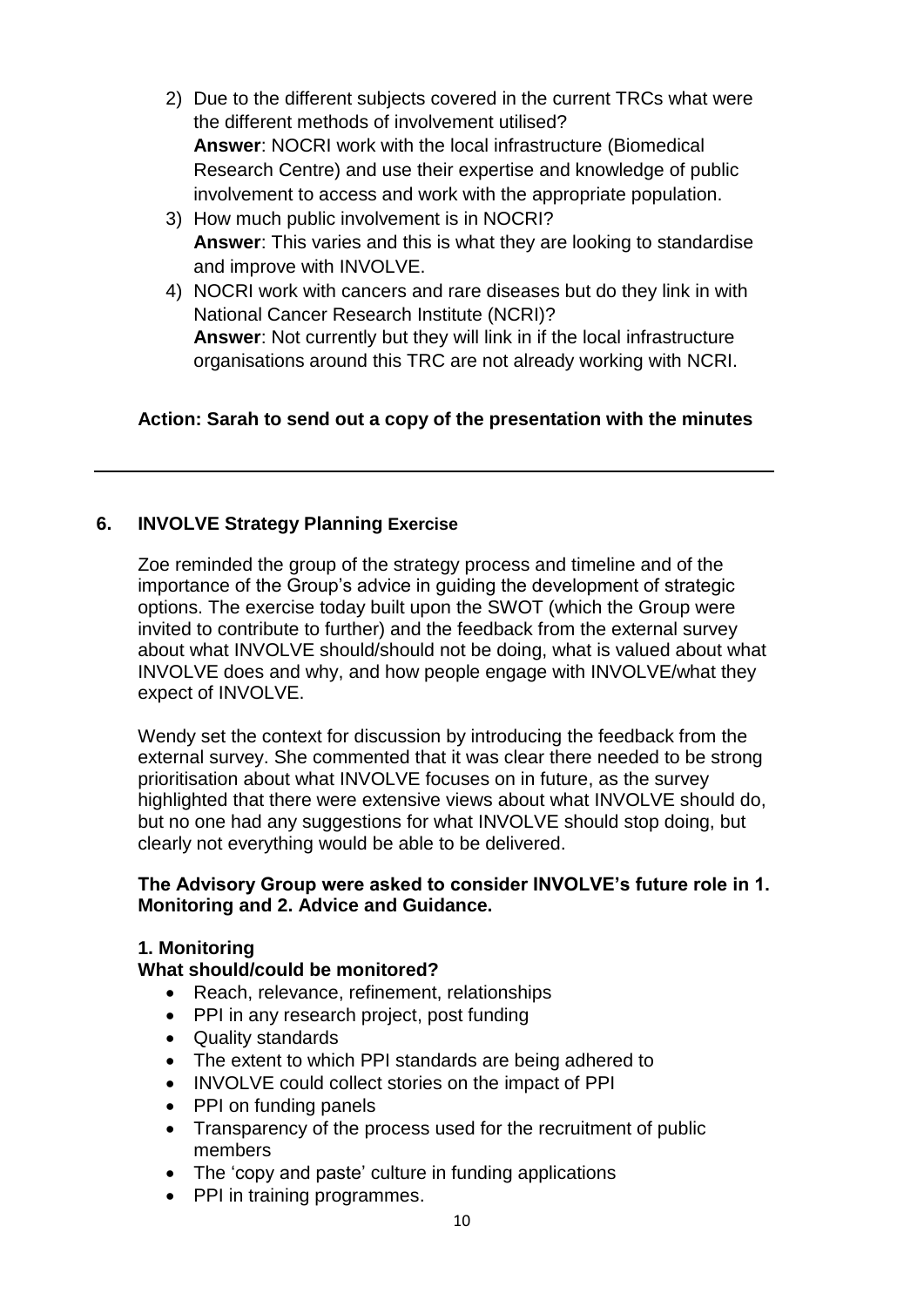## **What should/could a monitoring system look like?**

- Annual reporting
- Provide opportunity for lay feedback
- Other parts of NIHR already monitor their own PPI work. Perhaps INVOLVE establishes/oversees a monitoring framework/system but the monitoring is done by other parts of NIHR.
- Overseeing a monitoring framework would mean INVOLVE setting the agenda, determining/shaping what was monitored
- It could involve a 'whistleblowing' system whereby lay people can contact INVOLVE if they deem something to be inappropriate/have some concerns
- INVOLVE could also provide guidance on the various parts of the monitoring framework
- INVOLVE could 'shine a light' on issues emerging from monitoring.

## **Other monitoring issues**

- INVOLVE needs to consider the type of monitoring role it could undertake. For example, does it want to evolve into an accreditation body or not? It may be that INVOLVE starts with self-assessment, seeking to influence other parts of NIHR to monitor, and then moves towards a more regulatory role.
- INVOLVE has to get the balance right between oversight/regulation on the one hand and the provision of support/guidance on the other.
- What sanctions would INVOLVE have/want if poor practice is found?
- What would INVOLVE stop doing if it took on a monitoring function?

## **2. Advice and guidance**

### **What should guidance achieve?**

INVOLVE guidance is/and should be regarded as authoritative and there is a strong public perception that INVOLVE should take a lead on guidance.

### **Future advice and guidance scenarios for INVOLVE**

- INVOLVE could provide a sign posting service, pointing organisations and individuals in the direction of various guidance.
- INVOLVE could focus on generic guidance which is used as a starting point for local and organisational approaches.
- INVOLVE could endorse/kite mark guidance produced by others such as Health Research Authority, Research Design Service, Clinical Research Network and funders.

NB the above point comes with a warning about the difficulty in a) agreeing 'quality standards' for any given piece of guidance and b) the significant time involved in managing/reviewing guidance from across the system

- INVOLVE could become a repository for various quidance documents.
- INVOLVE could focus on providing support/backing and guidance to lay members who are experiencing problems/want advice.
- INVOLVE could develop guidance on 'how to assess impact'.